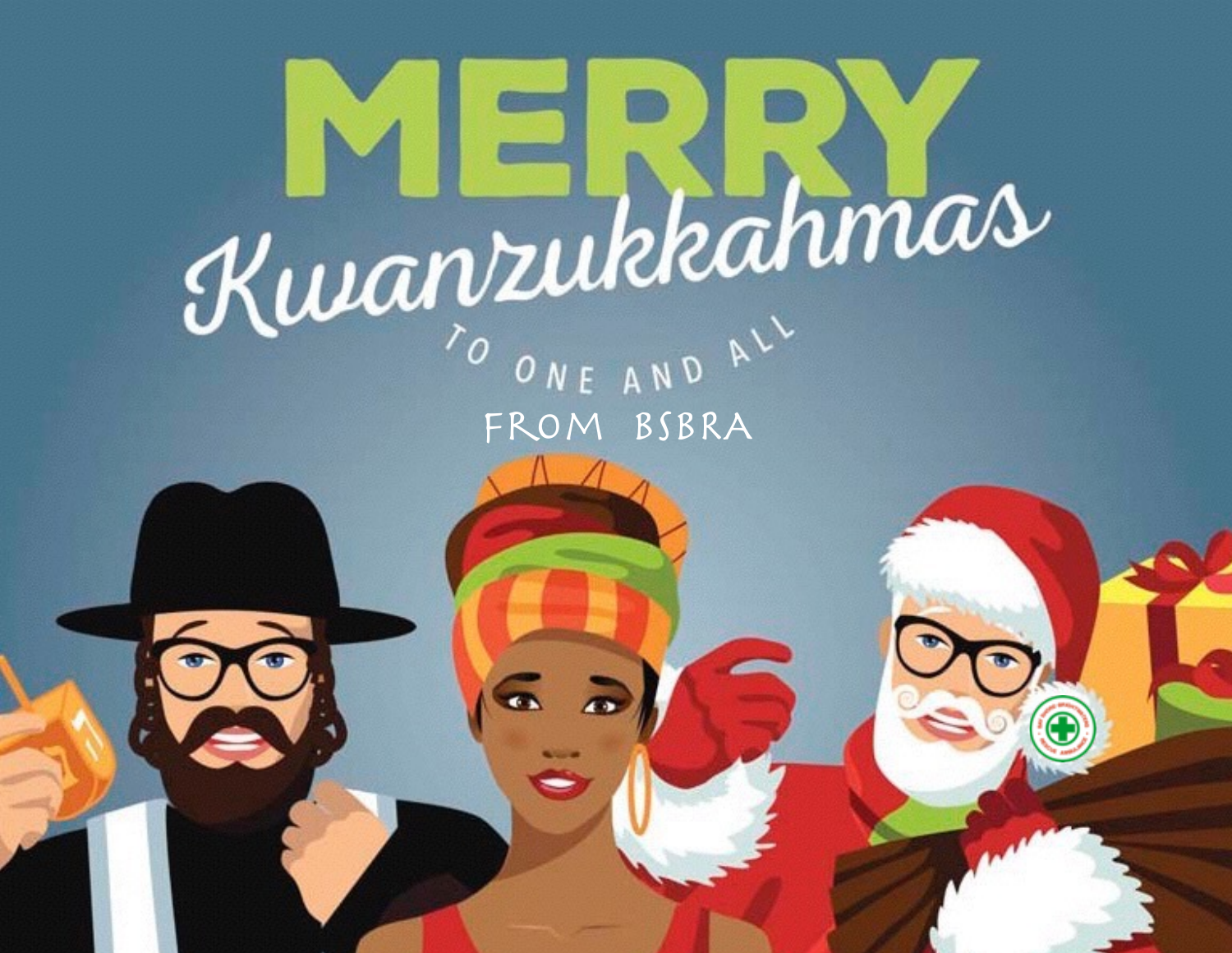# BSBRA SIGNAL 19 "and the following messages"



May You feel God' s presence in the candles, that sofly spread their glow at Christmas and may you experience the wonder of His abiding love, as He guides you, through each day of the coming year. May God' s Blessings be with you. Merry Christmas! **Happy Kwanzaa!** Happy hanukkah! Happy Festivus!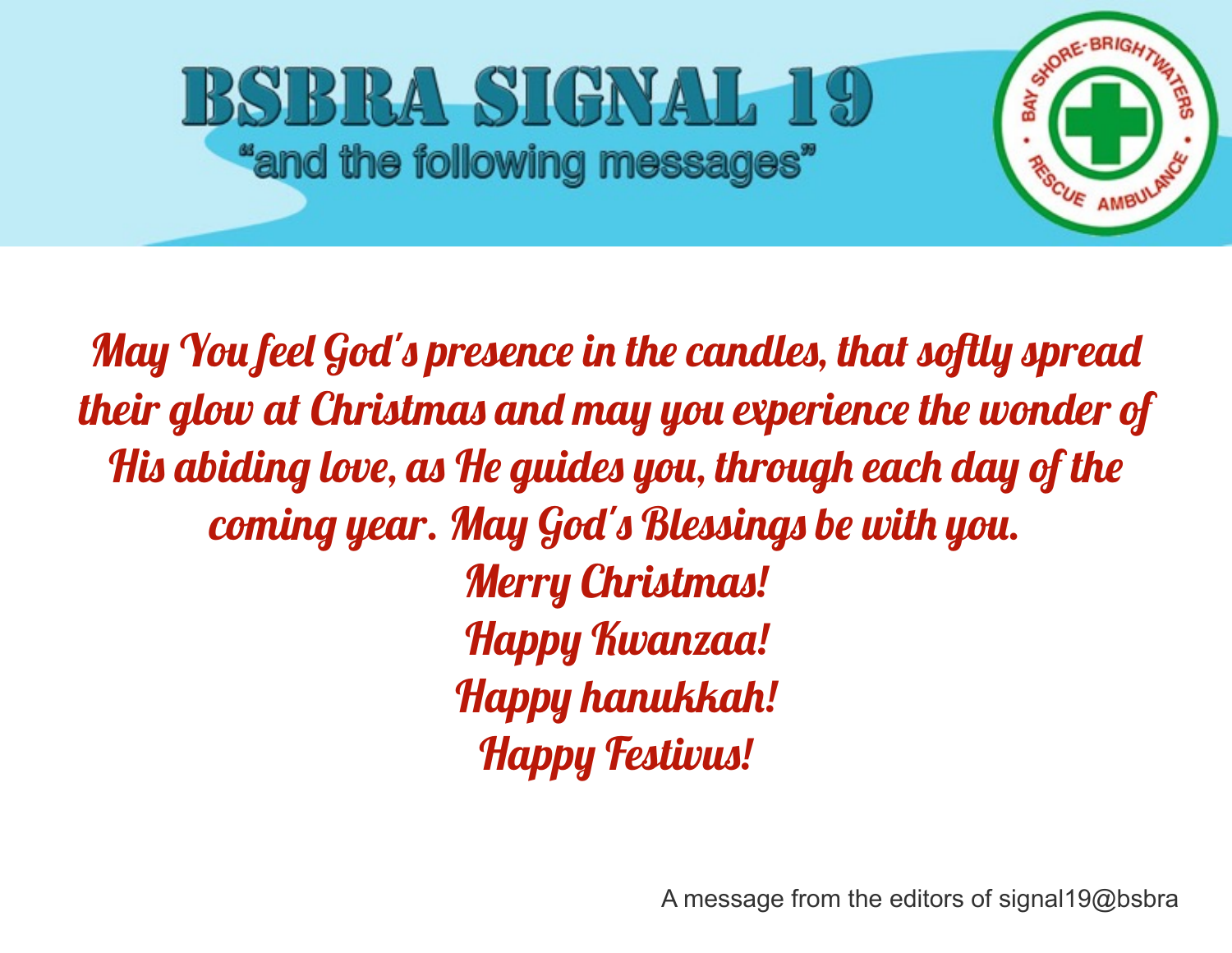# 1st Assistant Chief Felix Rodriguez # 31



I want to thank the membership for another successful month, calls are getting out and the bldg. is being kept clean. I would like to thank everyone who is able to sign up for these standbys, the chiefs office greatly appreciates all the help.

I want to wish everyone a Happy Holiday.

Please come down and join us for the Santa run on Dec 12<sup>th</sup> We will meet at the bldg. at 8am. Followed by the kids party and the Adult party.

Please sign in and also attend the trainings.

Thank you. Keep up the good work and as always our doors are open for any questions or concerns.

## Common courtesy call to your captain of the day

We are seeing a rash of last minute call in's, no show-no calls, and members who consistently run late to their duty tours without any notifications to the Captain of the Day. We would like to remind the membership that a call just to give the Captain a heads up would be appreciated as they would be able to help cover that portion of the tour.

For the last minute call in's, it would be common courtesy to give your Captain an ample amount of time to assist in finding coverage. You might be asking yourselves, "What is an ample amount if time?" We are asking that you give a minimum of SIX (6) hours notice. Most people know (in the working world) that they will be calling in within at least that amount of time whether they be sick or just need a mental health day. We feel that the same applies for the volunteer world. We understand that things happen, however, calling in 15-20 minutes after your tour does not help us. We can't even find paid coverage in that time, let alone volunteer coverage. Please have the common courtesy to help the organization.

As far as no show-no calls, we can advise that this Is totally unacceptable and it is spoken about way to often in meetings.

Members are also reminded that if you have a regular duty slot and you can't make it, you are to contact the Captain and try to fill your spot. (as per the SOP's). You are responsible for your duty slot, regardless if you are a probationary member, dispatcher, EMT or Driver.

These situations apply to all members, probationary and badge, call-in to interim. When you commit to a slot or to help out someone, please do it. You are giving your word that you will help them out.

Should you have any questions in regard's to these requests, please see a Chief.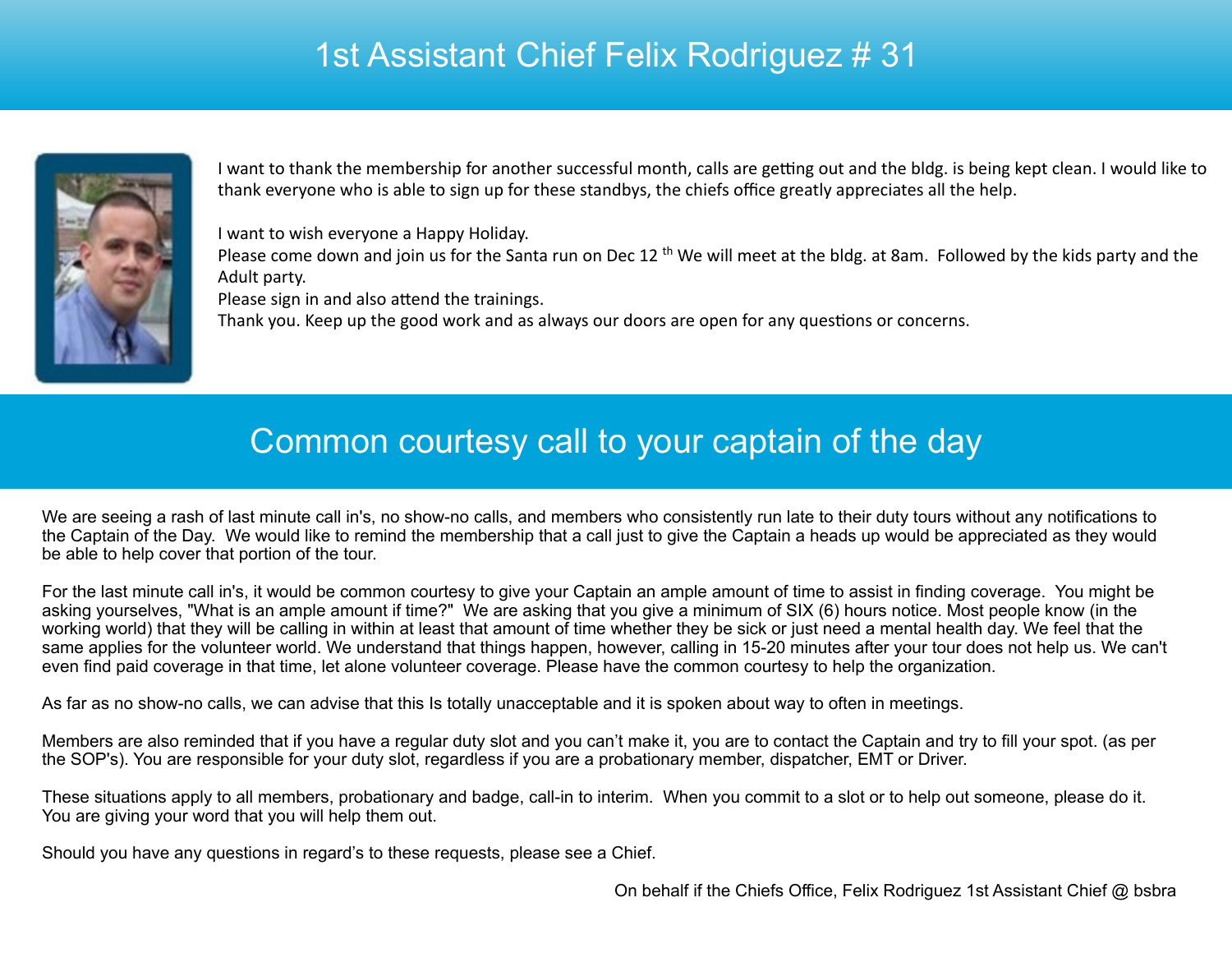## 2nd Assistant Chief Joseph Frisina # 32



#### Dear Members,

I hope all of you and your families had a safe and enjoyable Thanksgiving. A very big thank you to all the members who sacrificed time with their families to show up for Holiday Duty.

This past month has been extremely busy. We never seem to have one call at a time. There is usually two or three behind the first, especially during the daytime hours. With that being said, I'm asking the membership as whole to step up and assist in getting these jobs out. Please monitor Active911 and listen up. We mutual aided 18 jobs this past month. Although 24's are inevitable this number is astronomically high and unacceptable. We all must put in extra effort at getting these jobs out. The community expects a Bay Shore Ambulance when they call 911, let's provide it to them in a timely matter. The Field Training Committee has been working extremely hard this past month and is now fully operational. I am anticipating a very educational and positive precepting experience for our new EMT's/AEMT'S. The SOP regarding the clearing process was sent out to all members, although it doesn't apply to most, please review it. The board next to the vending machines is dedicated to Field Training. It contains an updated list of FTO's and Preceptors. If your name is not on this list it is for one of two reasons: You did not complete the preceptor training or you're not eligible to be a preceptor. If you have any questions please see me or any member of the Field Training Committee.

The Training board in the Youth Squad room is updated on a regular basis. Please check the board if you are looking for CME's or refresher/original courses. I will be more than happy to assist you in getting into an original class or refresher.

The CME schedule at HQ is as follows: 11/30 1900-2200 Core class 1 12/3 1900-2200 Core class 2 12/7 1800-2000 Core Class 3 12/10 1900-2200 Core Class 4

This month's mandatory training is OSHA. Although this is the last mandatory training for all members, I'm looking forward to seeing large turn outs at monthly trainings. Please make all efforts to attend. OSHA training will be held on Wednesday, December 9<sup>th</sup> @ 1600 hours and Sunday, December 13<sup>th.</sup> @ 1600 hours.

The Sexual Harassment make up training is in dispatch. If you did not attend the training, please complete the makeup training and submit it to me by December 31 st. Please remember to attach an excuse form with your make up training. It is also posted on the BSBRA website.

Medical Examiner update: I have been in touch with the Investigator from the Medical Examiner's office, we are still waiting approval from the Chief Medical Examiner. Unfortunately there is no time frame on when this will be completed. Once we get approval, I will let the membership know.

Keep up the great work!

If you have any questions, please feel free to contact me.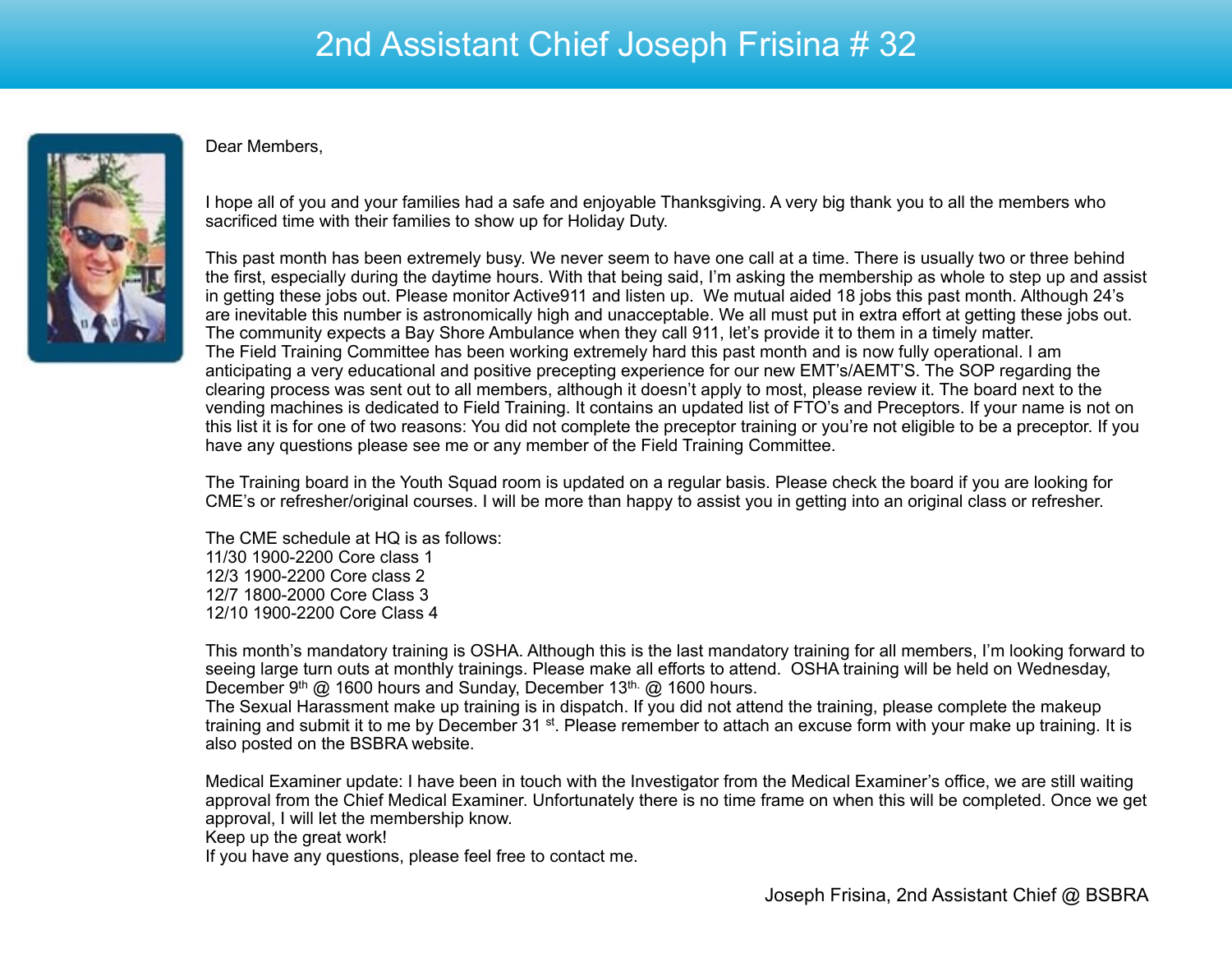# 3rd Assistant Chief April Kunz # 33



New driver training program has started.

Driver Training program is posted outside of dispatch. If you wish to start driver training please submit a letter requesting it. If you wish to be a **Field Training Officer** for driver training please contact me, ASAP.

The Driving Training Committee consists of April Kunz 3 rd Assistant Chief, Matt Phillips Ex-Chief, John Martinez Ex-Captain Peter Kolopsis Ex-Board President, Beth Haubrich Board of Director James Nelson, Ed Trivino, Tina Mercado, Russell Friedman

A list of Driver Trainers and FTO's will be posted shortly. I know that there are a lot of changes and adjustment are being made. I'd like to thank everyone for your cooperation The next new driver training class will be in January 10<sup>th</sup> at 5pm.

Please do not try and remove the restrictions from the IPADs by enabling the passcode. This will lock the IPAD down and cause the next user to disable the whole IPAD. If this happens please contact me.

We are entering into snow season. Please be careful driving. Ginger Bread House decorating competition is in full swing. Please get your crews to participate.

WiFi and new couches are being worked on. If you have anything suggestions about what can be upgraded or should be fixed in the building please email me

April Kunz 3 rd Assistant Chief @ BSBRA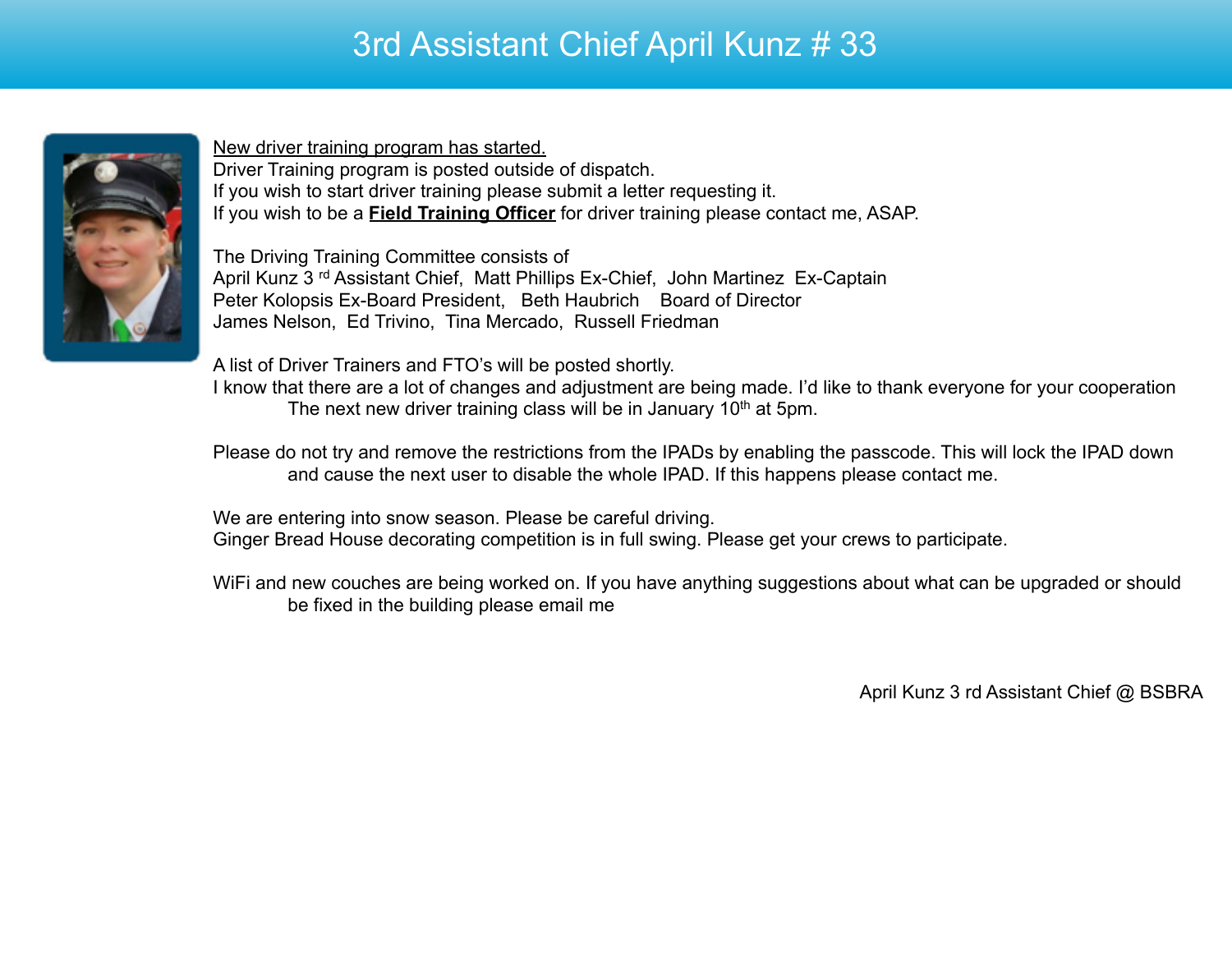### BOD Report

The Board of Directors would like to remind the membership of the following items:

#### Housekeeping:

-We are a NON SMOKING facility. All smokers are asked to enjoy their cigarettes at the sidewalk. There is ABSOLUTELY no smoking at any of the doors, or on the property.

-LOSAP, please make sure we have ALL of your updated information on file. This includes change of address, phone number and MARITAL STATUS!

-It is extremely important to make sure that all members are signing in and out of the dispatch program using the finger readers. Currently, it is the only thing that is tracking your eligibility, and more importantly, your LOSAP points.

-PCR's, Please make sure you are putting run number and dates on ALL PCR's. These PCRs must be scanned into the dispatch system upon completion.

-The Board of Directors maintains an open door policy, and invite all members to contact ANY one of us with comments, complaints and or issues. If you do not feel comfortable addressing issues first hand with us, please feel free to leave an anonymous comment on our website [bsbra.org.](http://bsbra.org/)

-A heartfelt THANK YOU goes out to all our membership for their hard work and dedication this past year. As we approach this holiday season, we wish you and your family a safe, relaxing and joyous season. We hope to see you at our annual Candy Cane Run and holiday parties. Thank you for your continued dedication to our organization and community.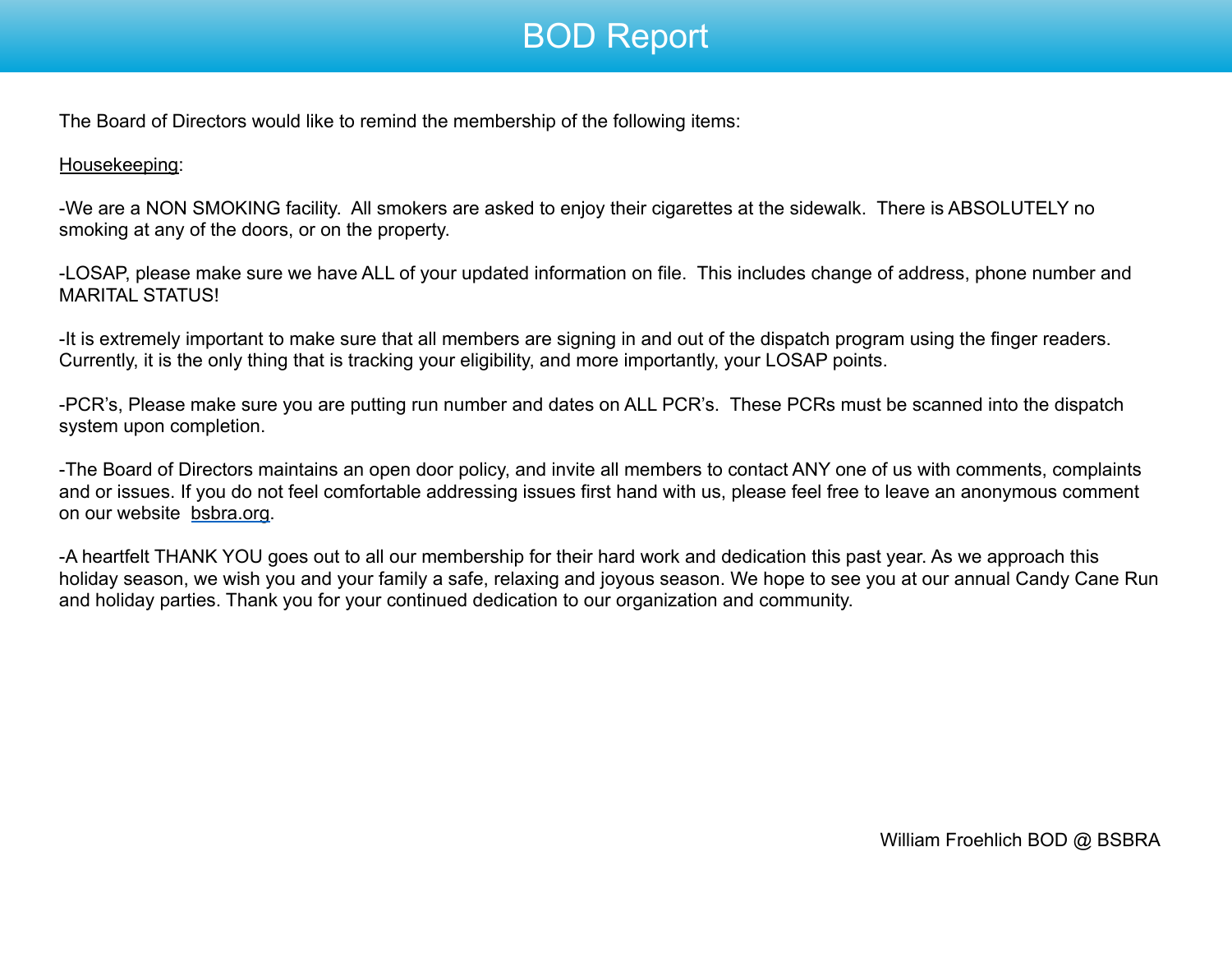# Captain's Reports



Hey Everyone, I was driving down 5th ave the other day and I noticed a sign outside the Baptist church which read, " A smooth sea never made a skillful mariner." I thought this was an interesting statement, any adversity you overcome makes you a stronger person. As this statement relates to EMS Easy calls never made a good provider. I'm not saying easy calls make you a bad provider, but the more difficult calls, the

MONDAY Dana Dequatro #51

ones that test your skills, sharpen your skills,make you think outside the box-those are the calls that make you a confident,not cocky, well-rounded provider. EMBRACE the challenging calls, they are a win-win situation. If you excel on a tough call, good for you. If you don't do as well as you wanted, do not become disheartened or beat yourself up about

it.Mistakes aren't necessarily bad, they are learning experiences.

You will make mistakes, that is how you learn.There is a huge safety net of highly trained, experienced individuals at BSBRA that will catch you and your mistakes before they become catastrophic. So get in there, up your game. If you have a question or need help with a skill-SPEAK UP ! There is not one member of this department who would hesitate to help you.

Stay Safe

Dana Dequatro Captain #51 \* [ddequatro@bsbra.org](mailto:ddequatro@bsbra.org?subject=)



### TUESDAY Kerri Paoletti #52

First and foremost,

I would like to thank the members who have been coming down to help cover on Tuesday's. There is no duty crew from 0000 - 0600. So if you are looking for a duty slot, please consider Tuesday overnight if your schedule permits. 0600 - 0800 there is only one paid BLS provider scheduled. I need a duty crew for this tour as well. 1200 - 1800 I do have a probationary member who will begin the precepting process at the end of December, after he passes his state exam. If you are a new crew chief and are looking to gain experience, you can build these duty slots and make them your own! 1800 - 0000 has a steady crew, but always love when other members come down to ride!

We have begun a new year within our department and it is off to a great start! We have a wonderful Chief's office that genuinely cares about what is best for us, the members. The Captain's are actively working together so that we can achieve the same goal of making this department the success it once was. We cannot do this without you!! I know it's frustrating when things are promised and not delivered, and I know many times there are feelings of being unappreciated. Please know that I can only speak for myself, but you are appreciated by the Line Officers more than words can say. Also, I can tell you that the Chief's and the Captain's really do appreciate your efforts. We see you. And we hear you. Keep up the great work!

Finally, I would like to wish a Merry Christmas, a Happy Hanukkah, and a Happy Kwanza, to you and your family, whatever you may celebrate this time of year! May you find joy and peace during this season, and may all your dreams come true!

Thank you for all you do always!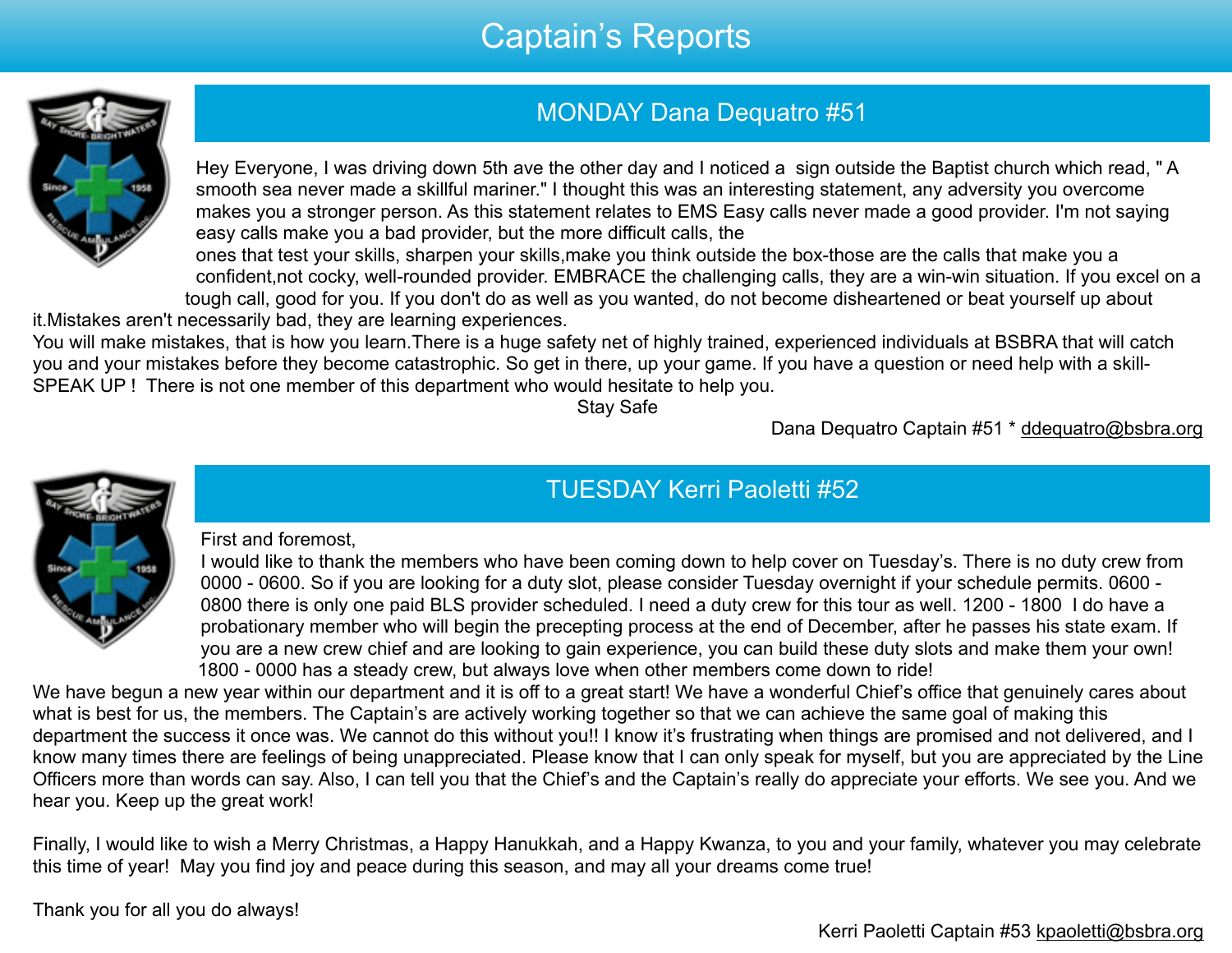### WEDNEDAY Charles Chapman #53



First, I would like to take a moment to thank everyone for embracing me with your confidence, and electing me to the position of Captain. I am very humbled, and honored to be trusted to be a officer of such a great organization with outstanding members with such amazing work ethic. I am looking forward to keeping the positive progression of BSBRA going and bringing the organization into a new chapter of its existence. I would like to bring back the moral that we had in the past. As they say break down the walls and build bridges, (dodgeball, rockband/game nights)...etc. I can't wait to see what we do this year! Thank you all for your service it does not go unnoticed. Furthermore IF ANYONE NEEDS DRIVER TRAINING, EMT B OR EMT P PRECEPTING COME DOWN WEDNESDAYS!!! :) we can do it all!! IF YOU WANT TO BE A DRIVER PLEASE PLEASE PLEASE WRITE A LETTER TO 33 stating so to get the ball rolling!! You guys rock and are the future of this organization just remember that!!

Charles Chapman Captain #53 \* [cchapman@bsbra.org](mailto:cchapman@bsbra.org?subject=)



Hey everyone, just wanna take this opportunity to thank everyone who came down on Thursdays this month to help out. Because of your support and the hard work of the duty crews assigned to Thursday's, we've enjoyed yet another month of no mutual aids, timely responses, and a high standard of patient care.

The overnight and evening continue to be well covered, but extra help will never be turned away. 6am - 6pm is covered by myself, a few awesome probies who are unfortunately not credentialed as either drivers or techs at this time, and the paid staff. One of my goals this year is to reduce the number of paid personnel on my day. I'm in the process of building a steady volunteer Thursday afternoon crew, but it will still take time. I appreciate all the people who have come down to ride during this very crucial and busy timeframe. I hope to continue to see this level of support going forward.

If anyone needs any help with anything at all, be it driver training, questions pertaining to patient care or general operations, or if you just want to talk about whatever, don't hesitate to reach out and contact me.

Alex Mullin Captain #54 \* [amullin@bsbra.org](mailto:amullin@bsbra.org?subject=)



### FRIDAY John Messing #55

*I would like to thank everyone that has helped me out on Fridays. Please everyone be mindful of things that are said during radio traffic as to the whole county is able to hear our radio traffic. Everyone please have a safe and fun holiday.*

*John Messing Captain #55 \* [amessin@bsbra.org](mailto:busarider75@clearwire.net?subject=)*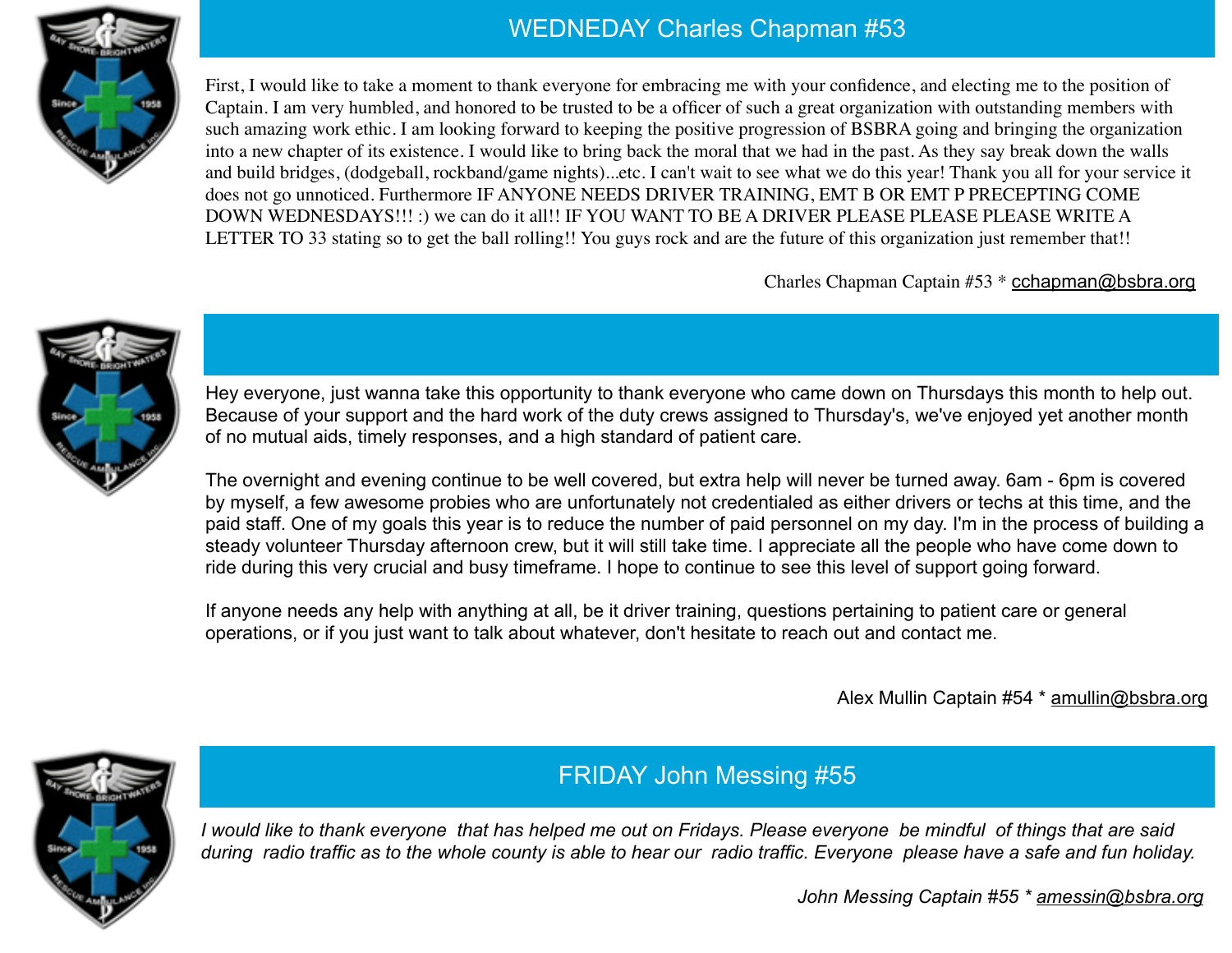### NEW PRECEPTOR'S LIST

### **BLS Preceptors**

Alvarado Joseph Garcia Anthony Lopez Kim Scotti Brianna Barnes Christopher Graziano Michael Maiforth Holly Stagnitta Laura Cameron Steven Hagemeyer Gina Marchione Stacy Thomas Shavaron Crosby Scott **Hefter Douglas** Mongan Emily Timmers Christi Dautner Jessica Herrington Tania Pysock Jackie Zenz Brittany Dolan Mary Klein Nora Rollero Daniel Friedman Russel Lagala Dana Rothstein Brett

### **BLS FTOs**

| Bignami Christopher       | <b>Fishman Steven</b>      | Hughes Laurie           | Paoletti Kerri           |
|---------------------------|----------------------------|-------------------------|--------------------------|
| <b>Chapman Charles IV</b> | Frisina Joseph             | Kunz April              | <b>Phillips Matthew</b>  |
| Ciabattari Richard        | Froehlich William          | <b>Kwok David</b>       | <b>Presinger Timothy</b> |
| Dean Robert               | Gazzo Schuyler             | Lutz William            | Rodriguez Felix          |
| Dequatro Dana             | <b>Guszack Christopher</b> | Martinez John           | <b>Stevens Brian</b>     |
| Dufour Brian              | <b>Guszack Gerald</b>      | Messing John            | Virga Michele            |
| <b>Fisch Noah</b>         | Hoffman Jason              | <b>Mullin Alexander</b> | <b>O'Conner Michelle</b> |

### **ALS Field Training Officer**

| Dackow Timothy       | Easop Bryan           | <b>Lambert Michael</b> | O'Conner Michelle        |
|----------------------|-----------------------|------------------------|--------------------------|
| D'Angelis Holly      | Evers Christopher     | McAuley John           | <b>Polak Christopher</b> |
| Dean Robert          | <b>Fishman Steven</b> | Minschke Kirsten       | <b>Ritter Garry</b>      |
| <b>Derrick Brian</b> | <b>Guszack Chris</b>  | Moccaldi Michael       | Schwalbe CW              |
| Deutcsh James        | Hoffman Jason         | Morano Frank           |                          |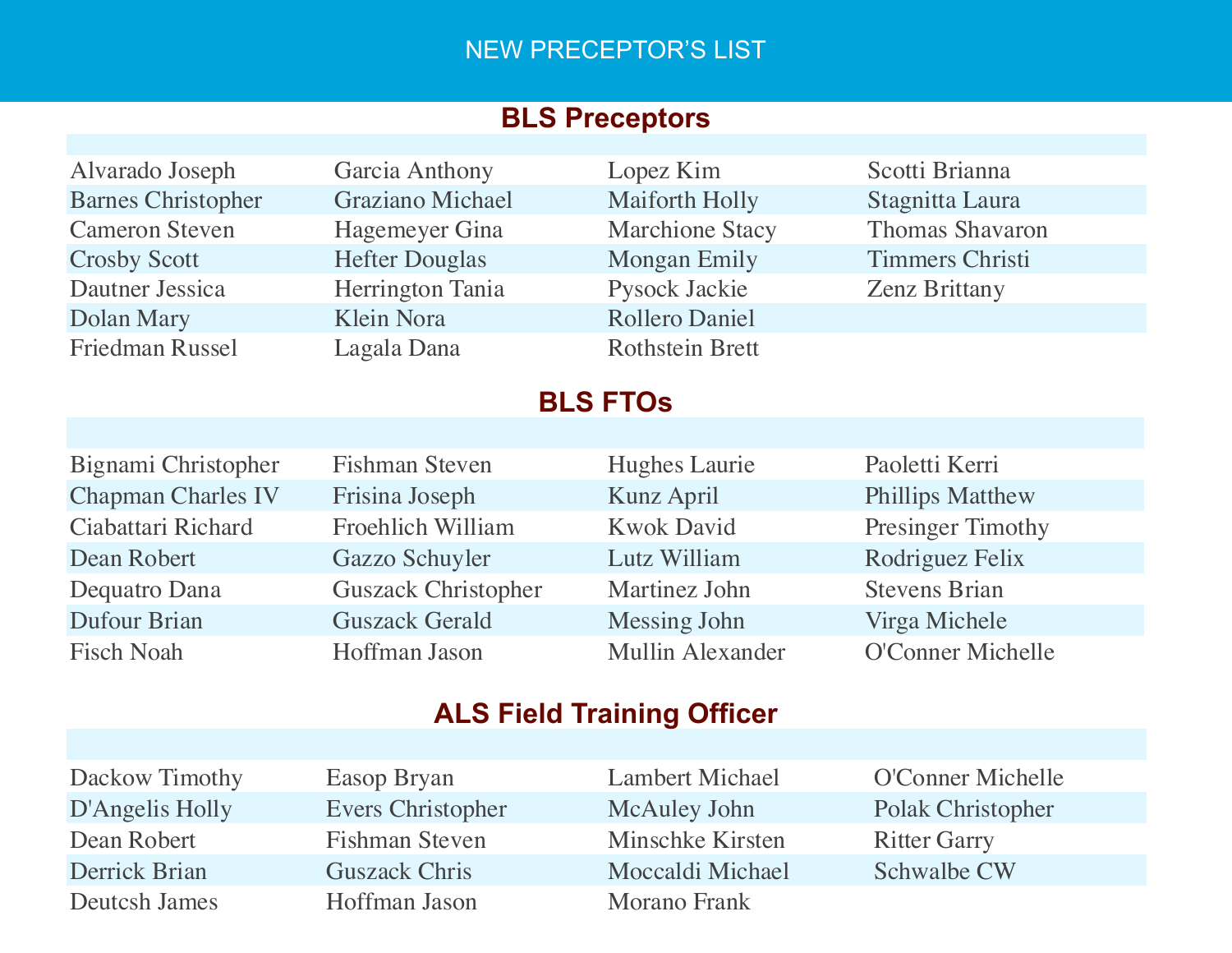#### **PRECEPTOR REQUIREMENTS**

As of December 1st, 2015 the following requirements will be implemented to be eligible to be a preceptor for the department: BLS Preceptor

- 1. Preceptor training class
- 2. Cleared BLS provider for minimum of 1 year
- 3. Member in good standing
- 4. Interest letter to 2nd Assistant Chief

\_\_\_\_\_\_\_\_\_\_\_\_\_\_\_\_\_\_\_\_\_\_\_\_\_\_\_\_\_\_\_\_\_\_\_\_\_\_\_\_\_\_\_ BLS FTO "Field Training Officer"

- 1. BLS Preceptor
- 2. Cleared BLS provider for minimum of 1 year
- 3. Member in good standing
- 4. Interest Letter to 2nd Assistant Chief

\_\_\_\_\_\_\_\_\_\_\_\_\_\_\_\_\_\_\_\_\_\_\_\_\_\_\_\_\_\_\_\_\_\_\_\_\_\_\_\_\_\_\_ ALS Preceptor

- 1. ALS Preceptor training class
- 2. Cleared ALS provider for minimum of 1 year
- 3. Member in good standing
- 4. Interest letter to 2nd Assistant Chief

\_\_\_\_\_\_\_\_\_\_\_\_\_\_\_\_\_\_\_\_\_\_\_\_\_\_\_\_\_\_\_\_\_\_\_\_\_\_\_\_\_\_\_ ALS FTO "Field Training Officer"

- 1. ALS Preceptor
- 2. Cleared ALS provider for minimum of 1 year
- 3. Suffolk County ALS Preceptor
- 4. Member in good standing
- 5. Interest letter to 2nd Assistant Chief

PLEASE NOTE: We will be holding preceptor classes 3 days a week, dates to be determined for the entire month on November. If you have not completed the preceptor training class and do not meet the above requirements your name will be removed from the preceptors list.

\_\_\_\_\_\_\_\_\_\_\_\_\_\_\_\_\_\_\_\_\_\_\_\_\_\_\_\_\_\_\_\_\_\_\_\_\_\_\_\_\_\_\_

#### **\*\*A list of eligible preceptors and FTO's is currently being made and will be posted in the near future\*\***

If you have any questions, please feel free to contact me.

**[Joe Frisina](mailto:jfrisina@bsbra.org) 2nd. Assistant Chief @ BSBRA**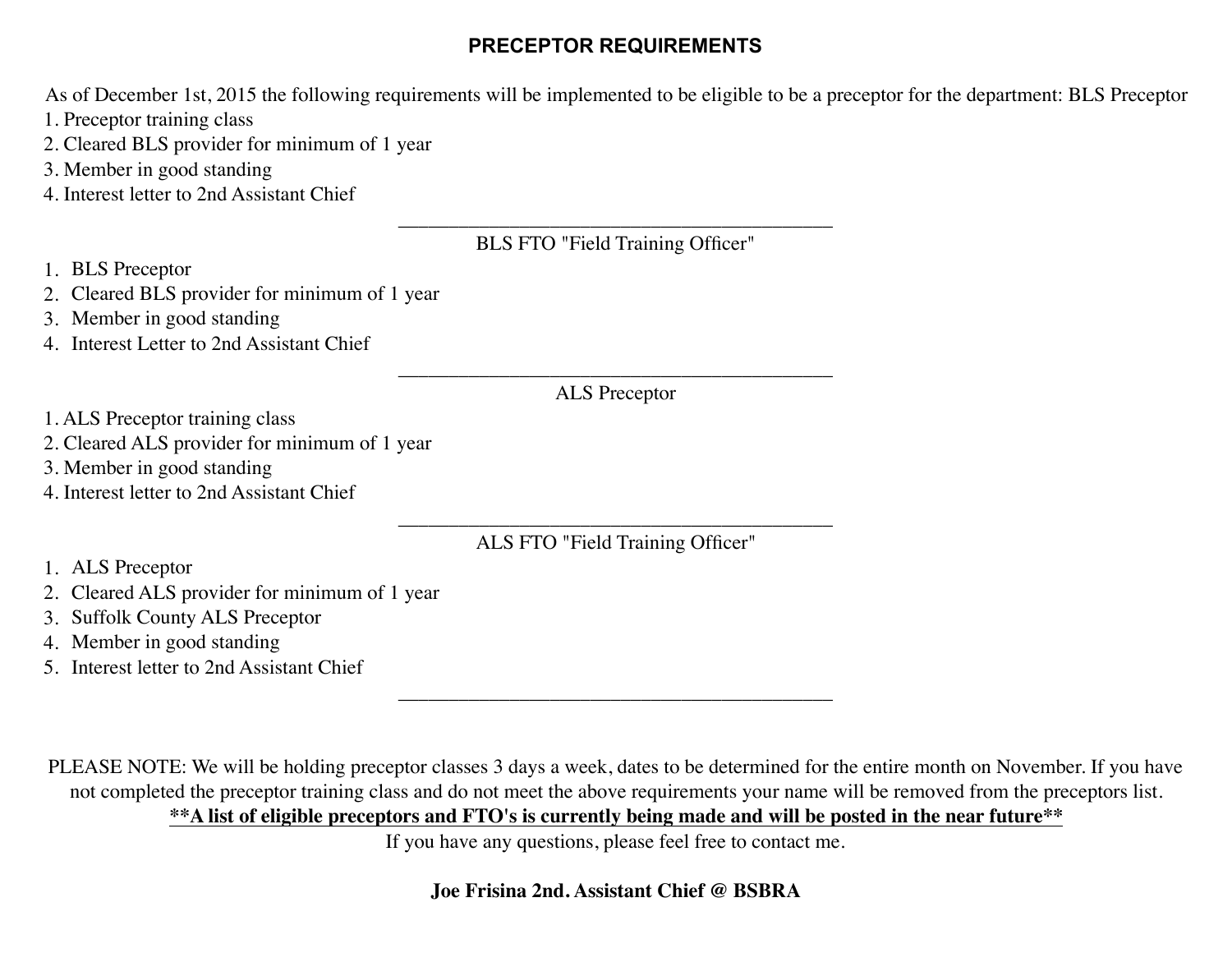# QA/QI COMMITTEE

Hello all. We hope Thanksgiving treated you and your family well. The QA/QI committee recently reviewed the PCRs from September and October of this year, and found a few recurring issues that need correction. Specific members will be spoken to on a 1 on 1 basis for remediation, but we felt it wise to share a few pointers with everyone.

- All patient's get appropriate treatment, regardless of their proximity to the hospital. This obviously goes on a case by case basis, but if you're withholding any treatment for any reason, that reason needs to be documented on your PCR.
- There is a language line in Suffolk County. If you need translation services, contact medical control, and they will connect you with the appropriate translator. A narrative of "Unable to asses patient due to language barrier" is NOT acceptable. Furthermore, if you can't determine what language the patient speaks, or the language line is unavailable, there are plenty of items in an assessment that don't require you to speak to the person.
- All RMAs require the RMA Checklist, the BSBRA Acknowledgment form AND a complete assessment. We're still working on final numbers, but out of around 50 RMAs in September and October, over half are missing one or both of the afford mentioned documents. The RMA Checklist is REQUIRED by Suffolk County and the Acknowledgment form is REQUIRED by our department. As for the assessment, this is an ongoing issue. You CANNOT just write RMA and call it a day. You MUST document a full assessment as you would with any other job.
- We're noticing tons, and we mean tons, of PCRs that fit ALS protocols, yet the call was run by a BLS provider with no mention of ALS being requested. If you're documenting that the patient is "cool, pale and diaphoretic" there needs to be some documentation about requesting ALS. We have two PCRs with that exact line written, with no ALS to be seen. Also, just so we're all on the same page, NYS defines AMS as a GCS of less than 15. AMS gets ALS, unless there is some other factor that is documented, explaining why ALS isn't needed.
- A much lesser known fact, is that if you have a symptomatic CO exposure patient, that is a HIGH RISK RMA, and medical control MUST be contacted. Also, you should be documenting not only the initial CO readings as obtained by FD, but a RAD 57 reading on the patient.
- We've noticed this new trend of writing, "None to voice" in the Chief Complaint box. While this isn't a huge issue, this is not an appropriate Chief Complaint on 99% of your patients. The Chief Complaint is the first thing that the patient or bystander tells you, or a generalization as made by you. Things like "She fell down" or "Abdominal Pain" are what we should be seeing in that box.
- Another minor thing is nasal cannulas, It is stupid we know, but NYS only allows the use of a nasal cannula if the patient cannot tolerate a NRB, so get in the habit of documenting such if you're using a nasal cannula.
- Write your complete name on PCRs. We have PCRs with people's initials on them. Trying to figure out who "PD" is by looking up EMT numbers is rather time consuming. If you want to write your first initial and complete last name, that's fine.
- Lift Assists. Lift Assists are NOT "No Patient Found" jobs. They are RMAs, and need to be documented as such. We understand that that can be a hassle, as many times the patient falls outside of the normal age range, and you're required to call medical control, but this is for your protection, as well as the departments.
- PLEASE put the run# on your PCR and ANY OTHER PERTINENT DOCUMENT. PLEASE. This helps us keep track of things, and helps keep you out of the doghouse. If we have loose EKG strips, we're not going to try to figure out what job it came from, and you're going to be marked as having incomplete documentation.
- If you're transferring care to another agency, you need to document the name and certification number of the provider that you are transferring to at the very minimum. If you're taking a care transfer, you need to document the name and #'s of the provider you're taking care from, and anything that they have done for the patient.

#### **Missing PCR's**

#### Run Number: (153728 Dequatro/Simone), (153729 Unknown Crew), (153792 Ortiz/Wojik)

Any questions about any of the above, feel free to contact Schuyler Gazzo @ 631-522-3887, or any of the Chiefs.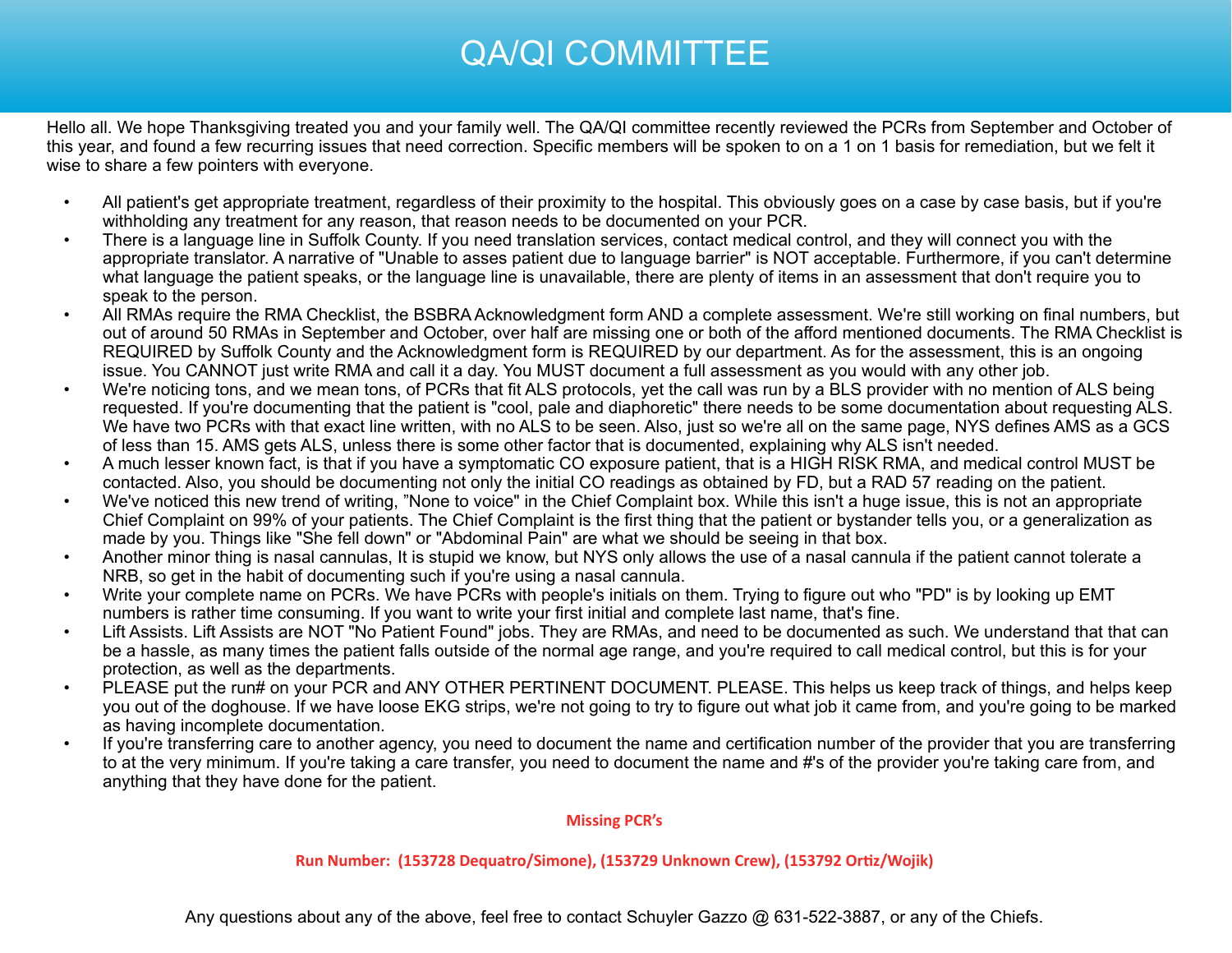# Noah Fisch: An Outstanding Member



Noah Fisch has been a member at the Bay Shore Brightwaters Rescue Ambulance since June 2002 making him a member for 13 years. Noah has previously held the position of Captain from 2004-2007, and then again from 2010-2012. He also held the position of 2nd Assistant Chief from 2012-2013.

Noah is also a Life Member at Stony Brook Ambulance, and he works at Exchange Ambulance, Setauket Fire Department, and Stony Brook Hospital.

Noah decided to get into EMS when he got into a car accident on campus and the first responder to show up was a friend from school. He says, "It really interested me, it was great seeing people my age doing such great stuff." Noah decided to join BSBRA because he says, "I was looking for a place with a higher call volume, and for a place with different things. I also knew 2 people here so I put in my application and the rest was history."

Noah's first thoughts while joining BSBRA he says he was nervous. He also says, "I didn't know anyone, so is this really for me? Will I be able to handle this busy department and all this stuff?"

Advice Noah would give to someone wanting to join BSBRA now is that it's probably one of the best organizations out there, is like a huge family and everyone is willing to help our one another especially new members." Advice he would give to someone wanting to become an EMT is "it's a great decision, you get to make a difference in someone's life. But talk to other EMT's and ask about their experiences." He also

adds, although it is not the easiest job, it's definitely worth it at the end of the day."

If Noah had the ability to change anything about the department he says he wouldn't change anything because the people in the department do a good job with teaching Youth Squad and new members. He also adds, "We are a tight family and everyone supports one another." However, things he would change about EMS in general is how EMS is so different everywhere you go whether it's in Nassau, Suffolk and even in other states.

Some of Noah's goals he wants to achieve in his future here at BSBRA is he would love to become Chief. He wants to become Chief because one of his best experiences here were being in charge of education and training and seeing how things are ran from the other side. He also says, it is nice having people look up to you and be a leader to them." Some of Noah's proudest moments here are being a member, winning National Agency Of The Year, State and County Best Organization of the U. S.

His favorite thing about going on calls is "the fact that you're helping someone you've never met and there's always something to learn." Also, going on calls with new members and being able to help them and show them." Some of

Noah's most memorable calls were when there was a cardiac arrests a few weeks ago in a store. He says, "there were bystanders doing CPR until we took over and shocked the patient twice, we took the patient to South Side and we found out that he was discharged and doing well." He also adds, "there also was a time in February of 2003 when there was a House Fire and a little girl got pulled out, sadly she didn't make it but we did the best we could." Noah says, "there isn't always the best outcomes but there are some that will always stick out to you."

But at the end of the day Noah says, "never stop learning, always strive to be better then the person you were yesterday."

#### **Samantha Jones**

The youth Squad

newsletter reporter

Signal19



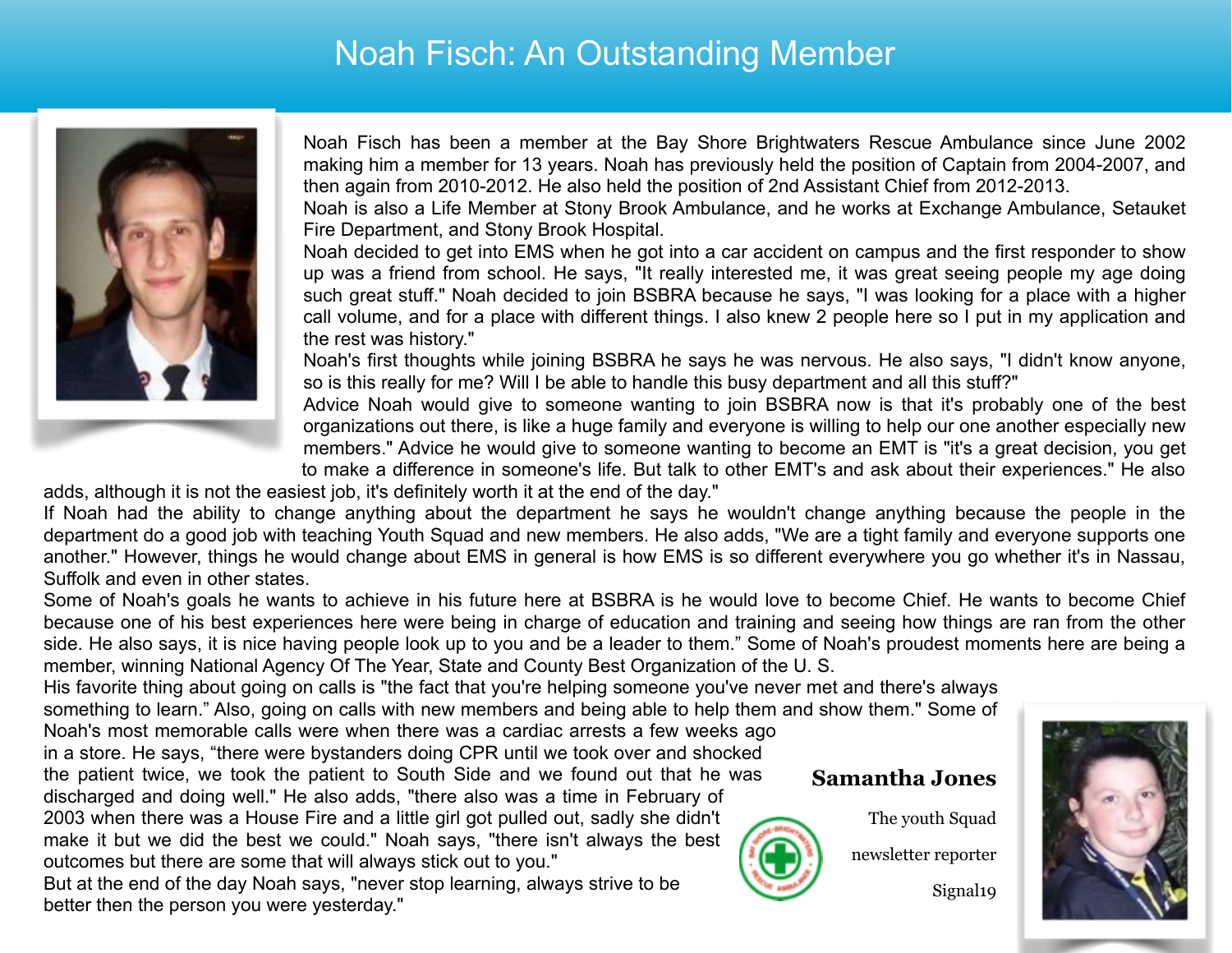# BSBRA December Calendar

| 12/03/15<br><b>CME TRAINING</b><br><b>Core Class 2</b><br><b>Jim Guilland</b> | Thursday / Dec 3rd / 2015   | @: HQ | @ 1900 hours      |
|-------------------------------------------------------------------------------|-----------------------------|-------|-------------------|
| 12/05/15<br>YOUTH SQUAD COMPETITION                                           | Saturday / Dec. 5th / 2015  | @: HQ | @ 1700 hours      |
| 12/07/15<br><b>GENERAL MEETING</b>                                            | Monday / Dec. 7th / 2015    | @: HQ | @ 2000 hours      |
| 12/07/15<br><b>CME TRAINING</b><br><b>Core Class 3</b><br><b>Jim Guilland</b> | Monday / Dec. 7th / 2015    | @: HQ | @ 1900 hours      |
| 12/09/15<br><b>OSHA TRAINING</b><br><b>MANDATORY ALL MEMBERS</b>              | Wednesday / Dec. 9th / 2015 | @: HQ | @ 1930 hours      |
| 12/10/15<br><b>CME TRAINING</b><br><b>Core Class 4</b><br><b>Jim Guilland</b> | Thursday / Dec. 10th / 2015 | @: HQ | @ 1900 hours      |
| 12/12/15<br><b>CHISTMASS PARTY</b>                                            | Saturday / Dec. 12th / 2015 | @: HQ | @TBA              |
| 12/12/15<br><b>SANTAS RUN</b><br>All members are welcome                      | Saturday / Dec. 12th / 2015 | @: HQ | @ 0800 hours      |
| 12/13/15<br><b>OSHA TRAINING</b><br><b>MANDATORY ALL MEMBERS</b>              | Sunday / Dec. 13th / 2015   | @: HQ | @ 1600 hours      |
| 12/18/15<br><b>OFFICERS MEETING</b>                                           | Friday / Dec. 18th / 2015   | @: HQ | @ 1930 hours      |
| 12/25/15<br><b>HOLIDAY TOUR</b><br><b>MERRY CHRISTMAS</b>                     | Friday / Dec. 25th / 2015   | @: HQ | @ 0000-2400 hours |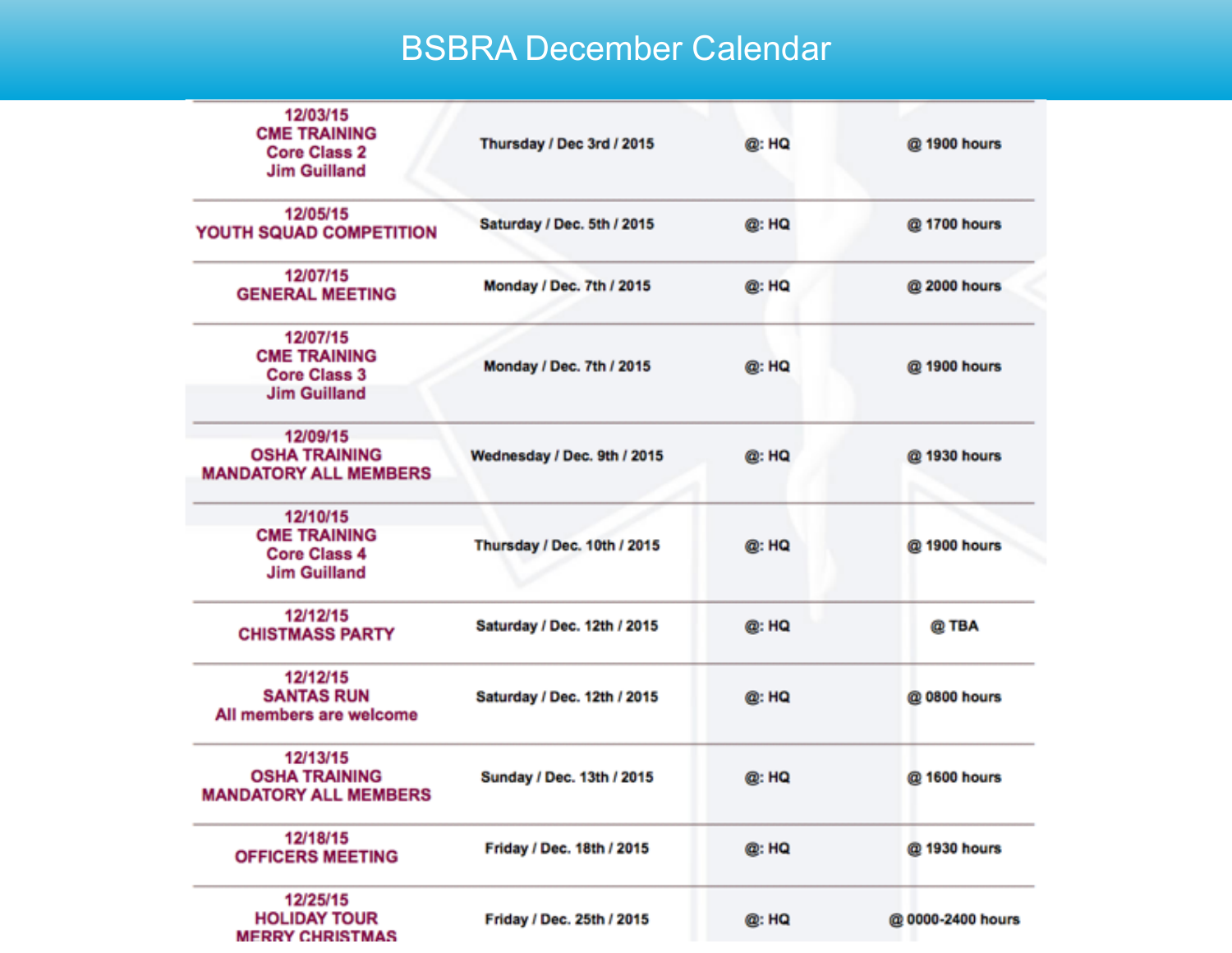### BSBRA Announcements

I would like to telse this opportunity to thank you for the adorable knitted hats. We at Southeide you be the advance into the creations. ey appreciative or your creation.<br>Thank you again for your time and dedication to telp make Southside Huspital the preferred huspital for eare. Kind Rigards, The Volunteer Services Dept TL Administration at Southlide Hospital